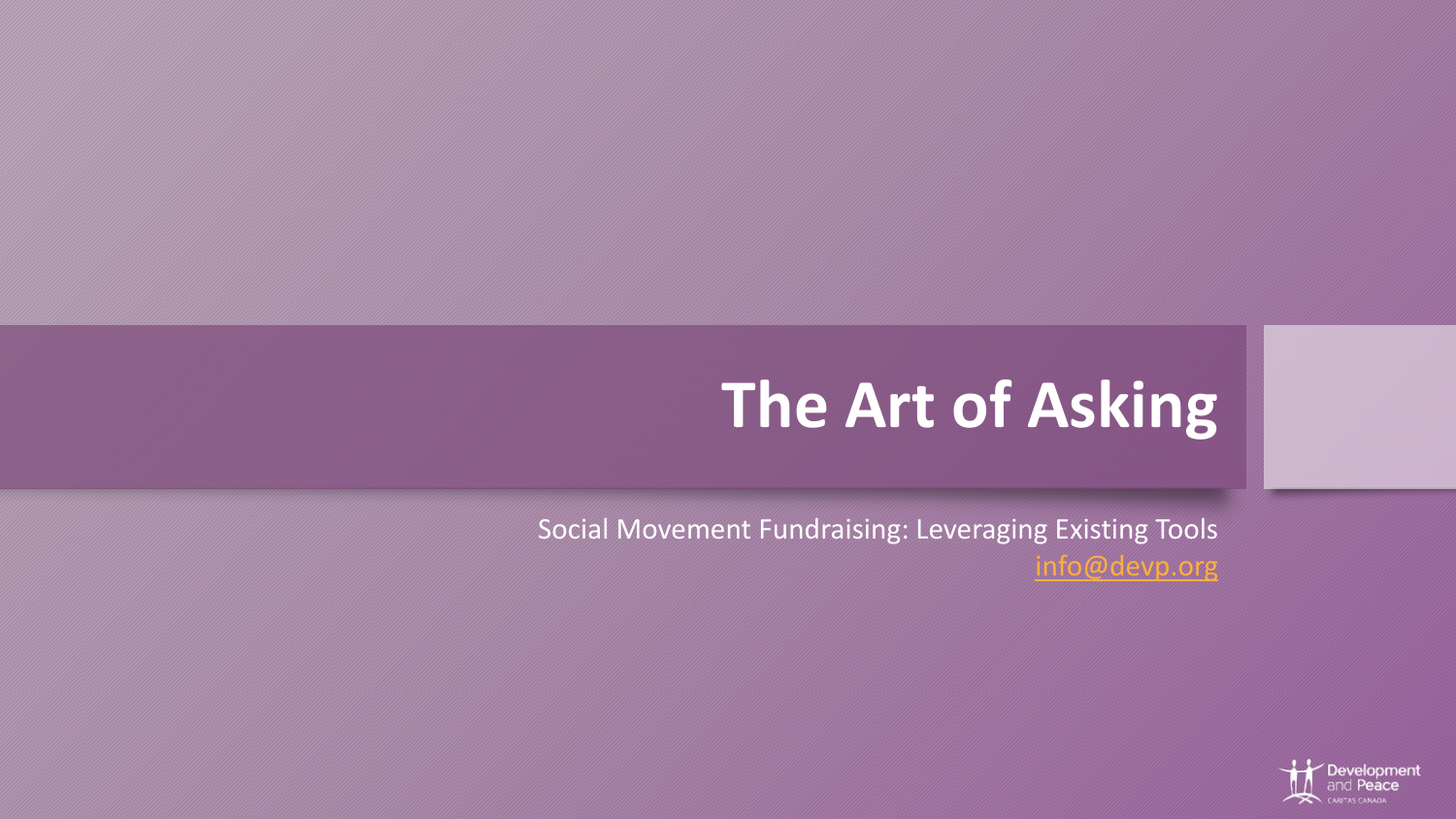### **Objectives:**

- **Understand the state of fundraising at Development and Peace**
- **Understand motivations for giving and donor profiles**
- **Access fundraising resources online**
- **Practice asking individuals and/or audiences for donations in support of Development and Peace**

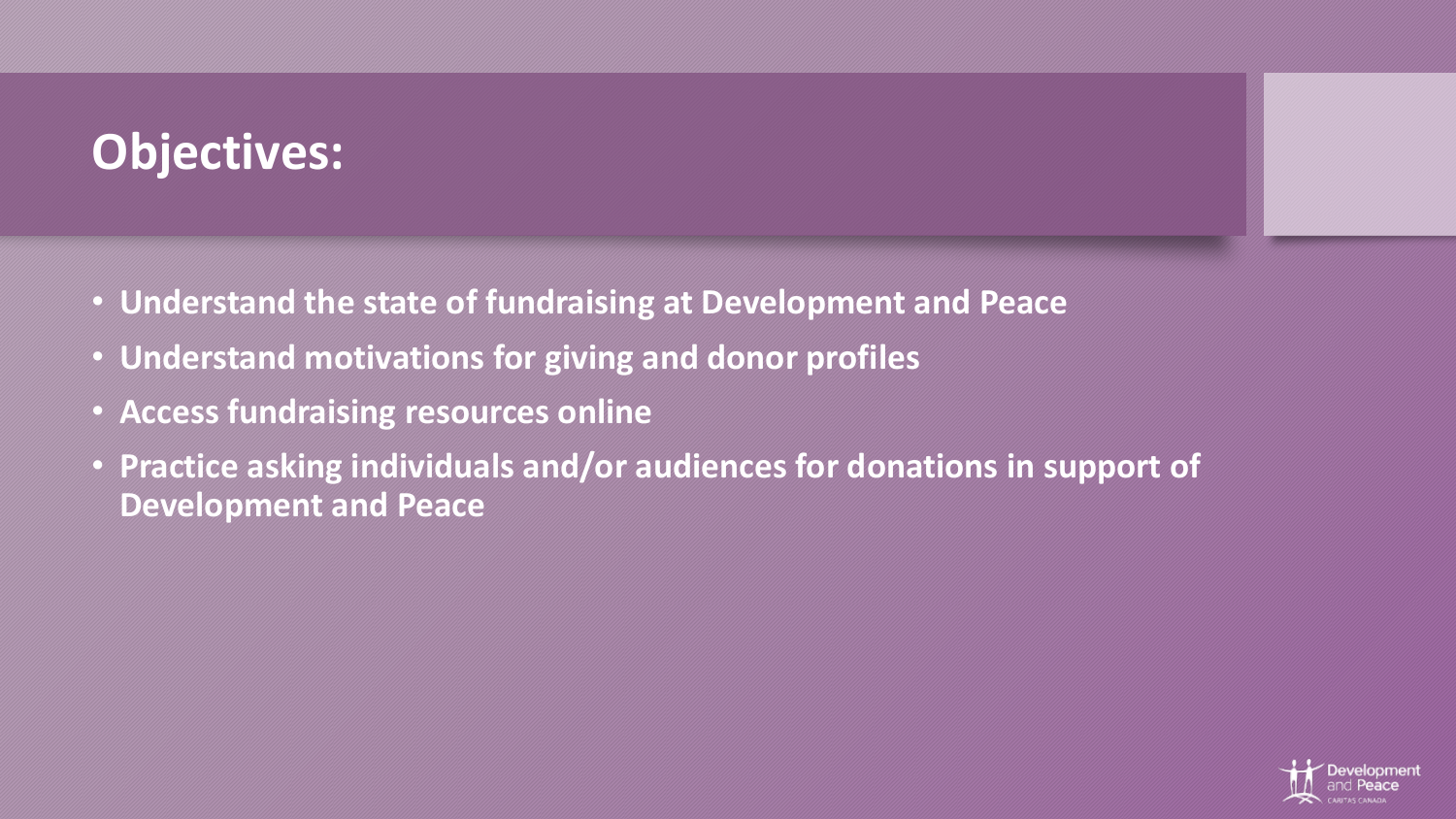

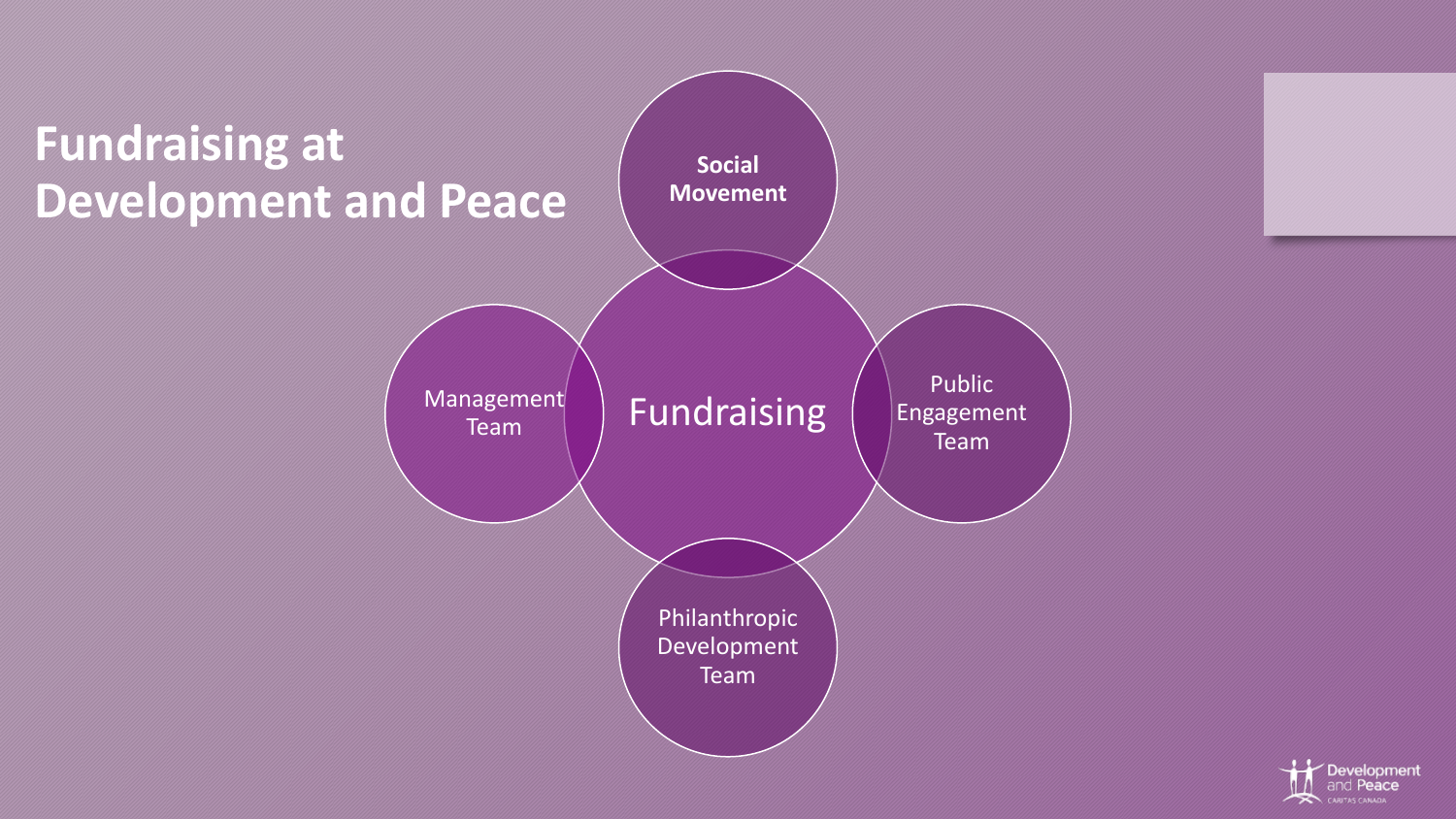### **A Donor's Journey with Development and Peace**

m

A Life Time of Engagement



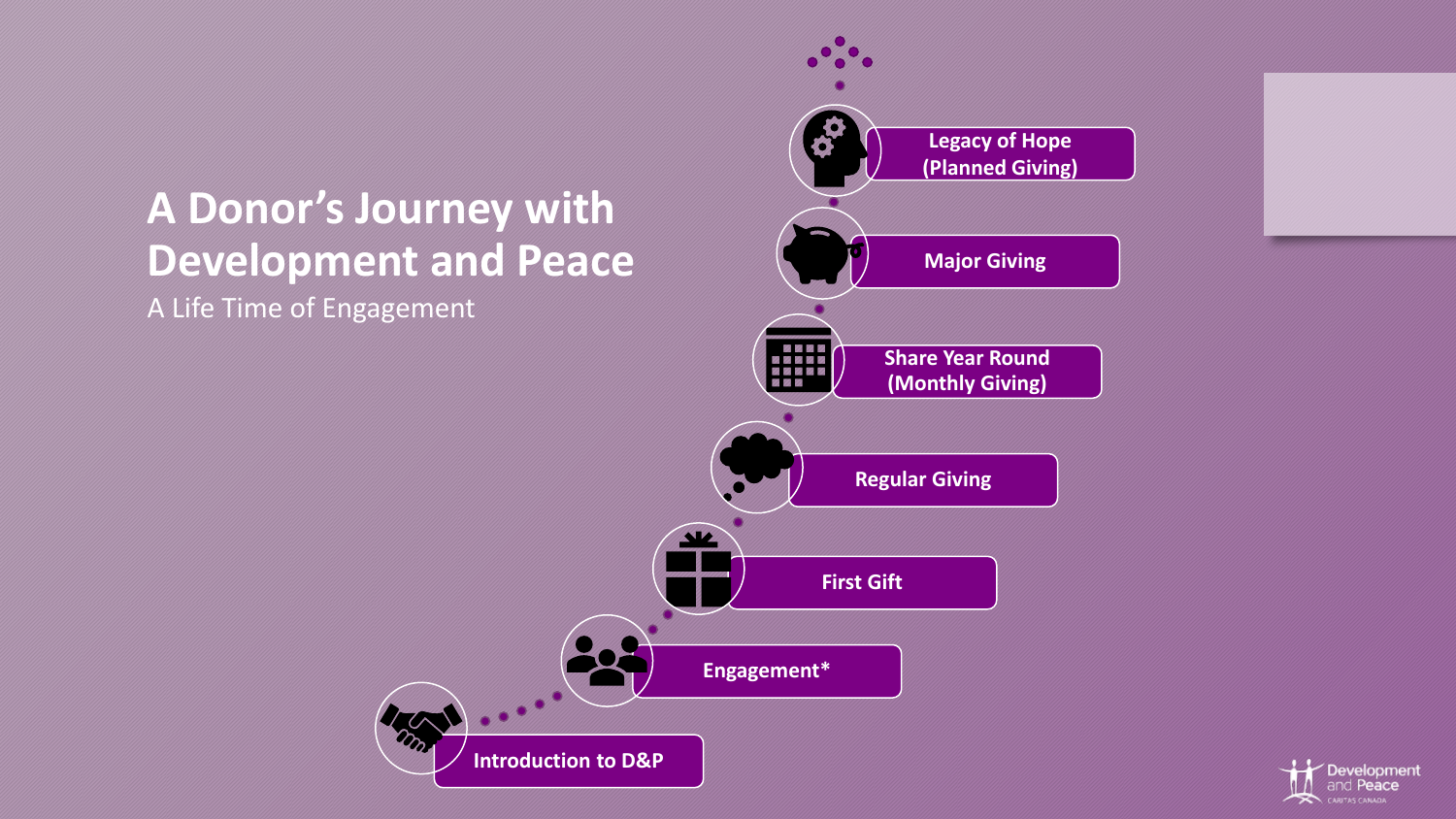### **Reflection: What drives an individual's engagement?**

#### • **As a member, I care about:**

- Social Justice
- Justice for women
- Ecological Justice
- Peace and reconciliation
- Democracy and citizenship participation
- **As a potential member or donor, I care about:**
	- Catholic Social Teaching
	- Human rights
	- Making the world a better place
	- Humanitarian aid/crisis response
- **D&P's work aligns with my values as a:**
	- Catholic
		- Preferential option for the poor
		- Solidarity
		- **Engagement**
		- Human dignity
		- Empowering communities to engage in civic participation
	- Christian
	- Person of faith
	- Human rights activist
	- World citizen

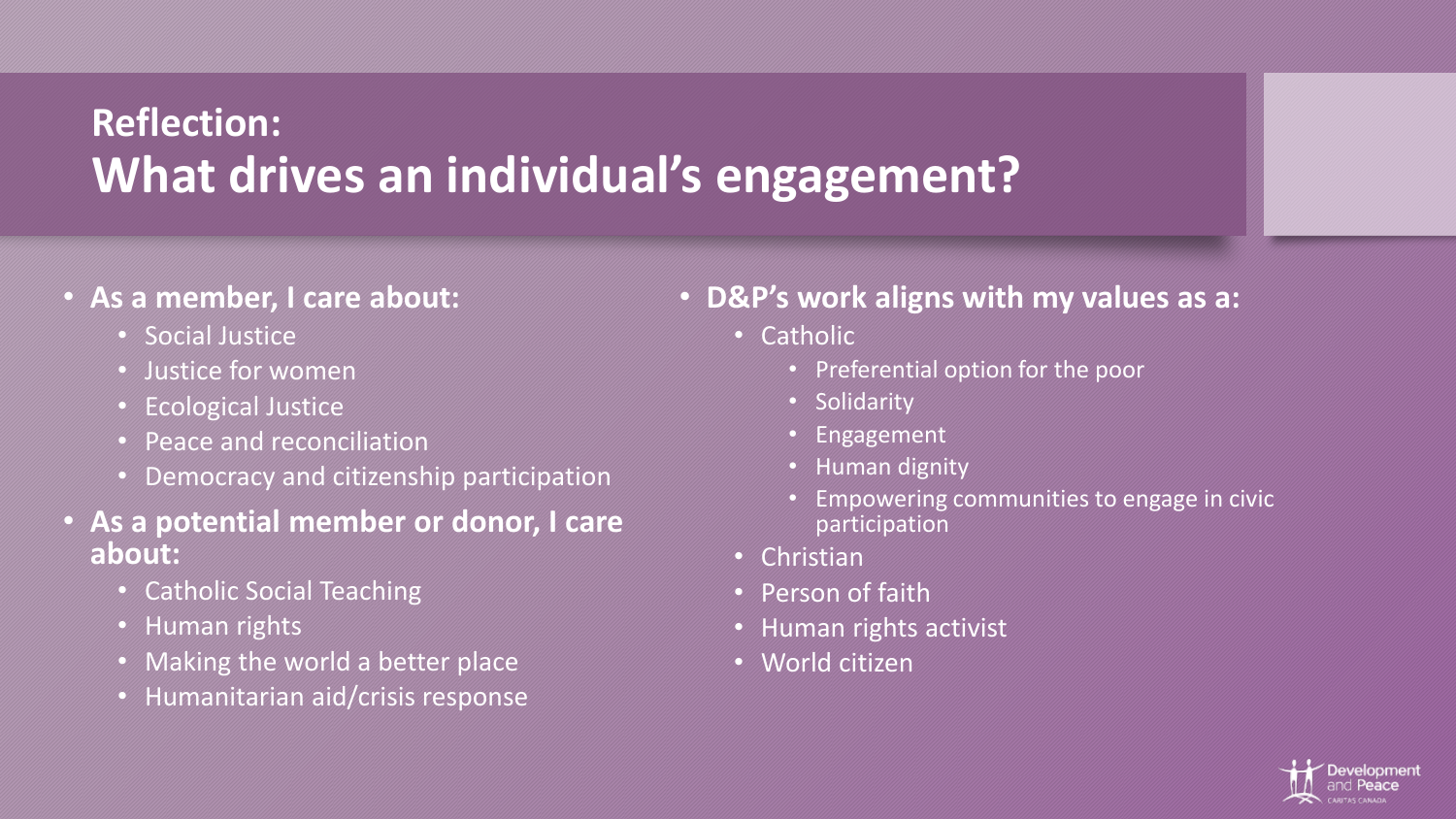### **Reflection: What motivates someone to give?**

#### Donor type  **Acker William Harton** Key Motivation

- Loyal supporter  $\longrightarrow$  I give because I care about the cause
- Ad hoc giver  $\rightarrow$  I give because I'm asked
- Good citizen  $\longrightarrow$  I give because it's the right thing to do
- Faith-based donor  $\longrightarrow$  I give because it reflects my values and is a part of my faith/tradition
- Engaged champion  $\longrightarrow$  I give time and get my friends involved
- Benefactor  $\rightarrow$  I give to lead by example
- Thoughtful donor  $\longrightarrow$  I give to make an impact

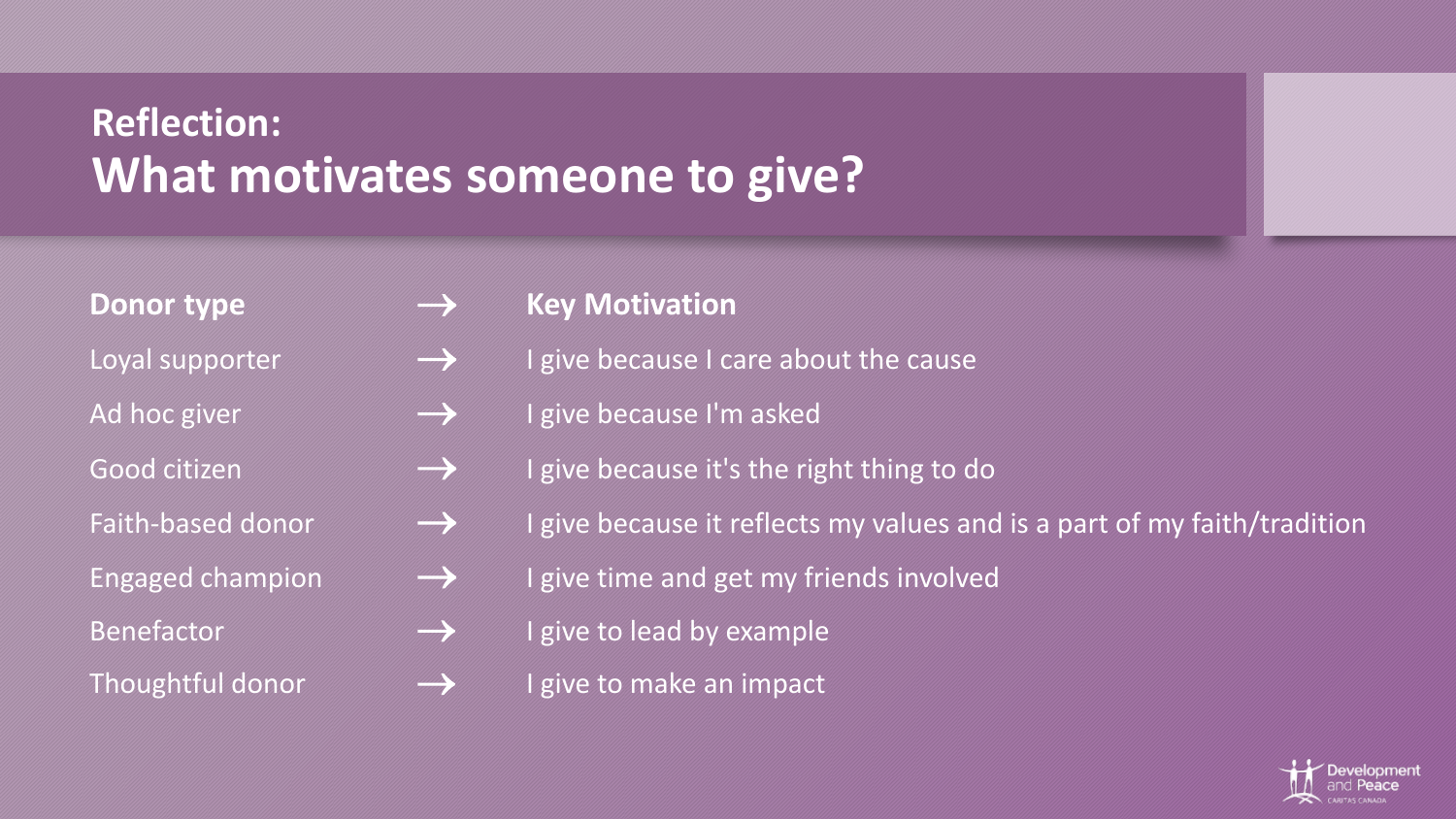### **Available resources to assist in fundraising:**

- **[Institutional PowerPoint presentation](https://www.devp.org/en/institutional_presentation)**
- **[Institutional Annual report](https://www.devp.org/en/resources/annual-reports)**
- **[50 Years of Solidarity](https://www.devp.org/sites/www.devp.org/files/documents/materials/50years-timeline-en.pdf)**
- **Share Lent [campaign materials](https://www.devp.org/en/sharelent2018/materials)**
- **After the Storm – Philippines documentary**
- **Emergency campaign materials: [Peace in Syria,](https://www.devp.org/en/emergencies/syria) [Haiti: Five Years of Action](https://www.devp.org/sites/www.devp.org/files/documents/materials/devpeace_haiti_5years_report.pdf)**
- **Share Year Round [brochure](https://www.devp.org/sites/www.devp.org/files/documents/materials/devpeace_shareyearround.pdf) and [web page](https://www.devp.org/en/donate/givemonthly) (monthly giving)**
- **[Legacy of Hope](https://www.devp.org/en/donate/pdon) web page (planned giving)**
- **[Fundraising tools](https://www.devp.org/en/sharelent2018/materials?field_material_type_public_value=fundraising)**
- **[THINKfast](https://www.devp.org/en/thinkfast)**
- **[Canada Helps](https://www.canadahelps.org/en/charities/devp/) (external fundraising tool)**

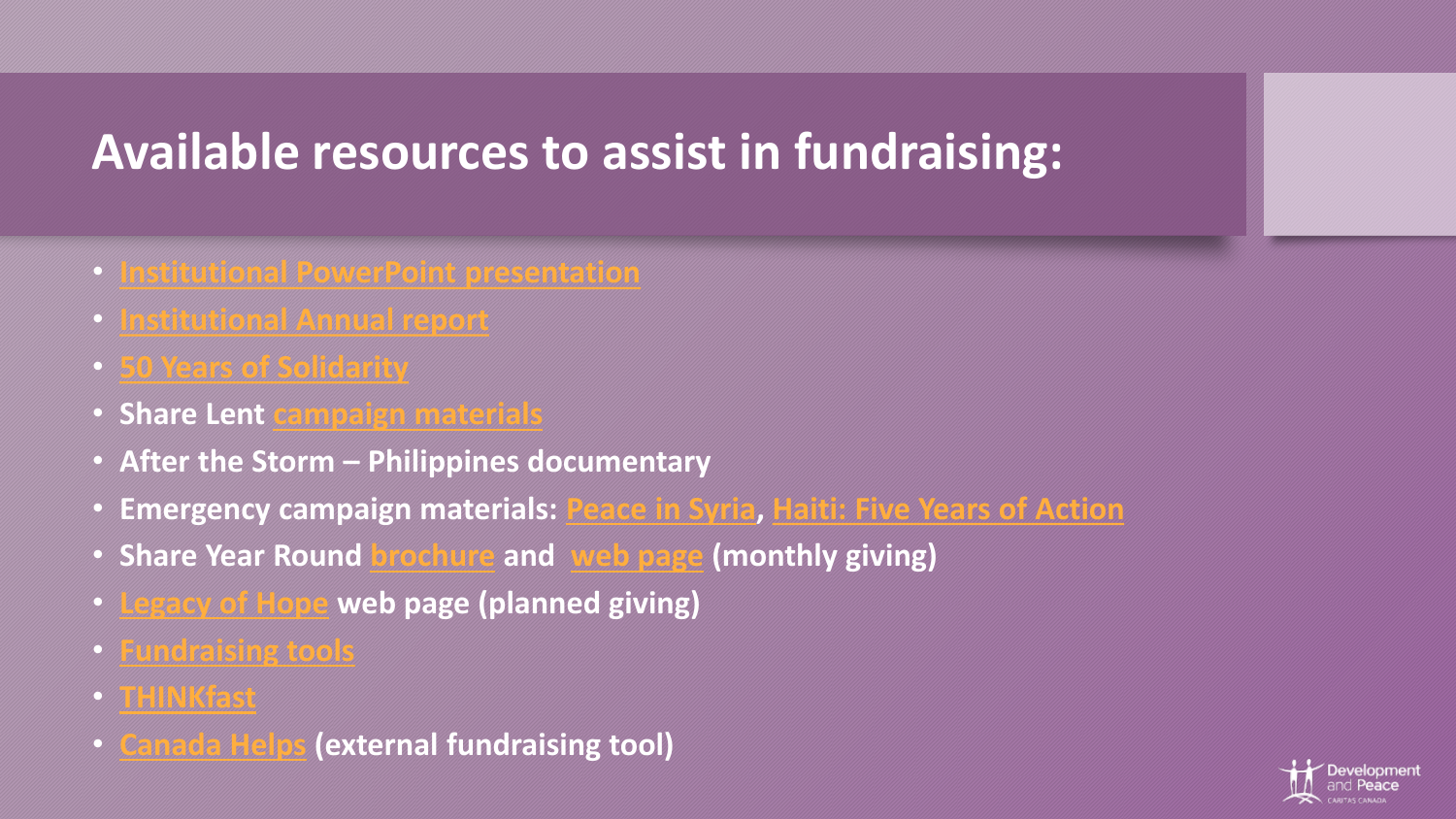

Blog

Why CanadaHelps



Donate

Donate Now

Explore

#### Development and Peace joins Martin Blanchet's 75 Years Celebration

Fundraise

Share This Page

0000

Martin has been an active member of Development and Peace for 10 years at the Parish, Diocesan, and National Levels. In 2013 he participated in a Solidarity trip to Madagascar that allowed him to listen and learn to about the work that Development and Peace supports in the communities it serves. He continues to generously share his time, talent, and treasure with the organization and is personally committed to the vision of educating the Canadian Catholic community on the plight of the poorer nations as well as offering sustainable development options.



\$1,025 raised of \$7,500 goal

1 week, 2 days to so

For Charities

**Sign In** 

Fundraiser Ends March 15, 2018

Supporters<sup>O</sup>

**Donate Now** 



**Getting Down To Business**

**Social Movement Fundraising: grassroots fundraising, THINKfast**

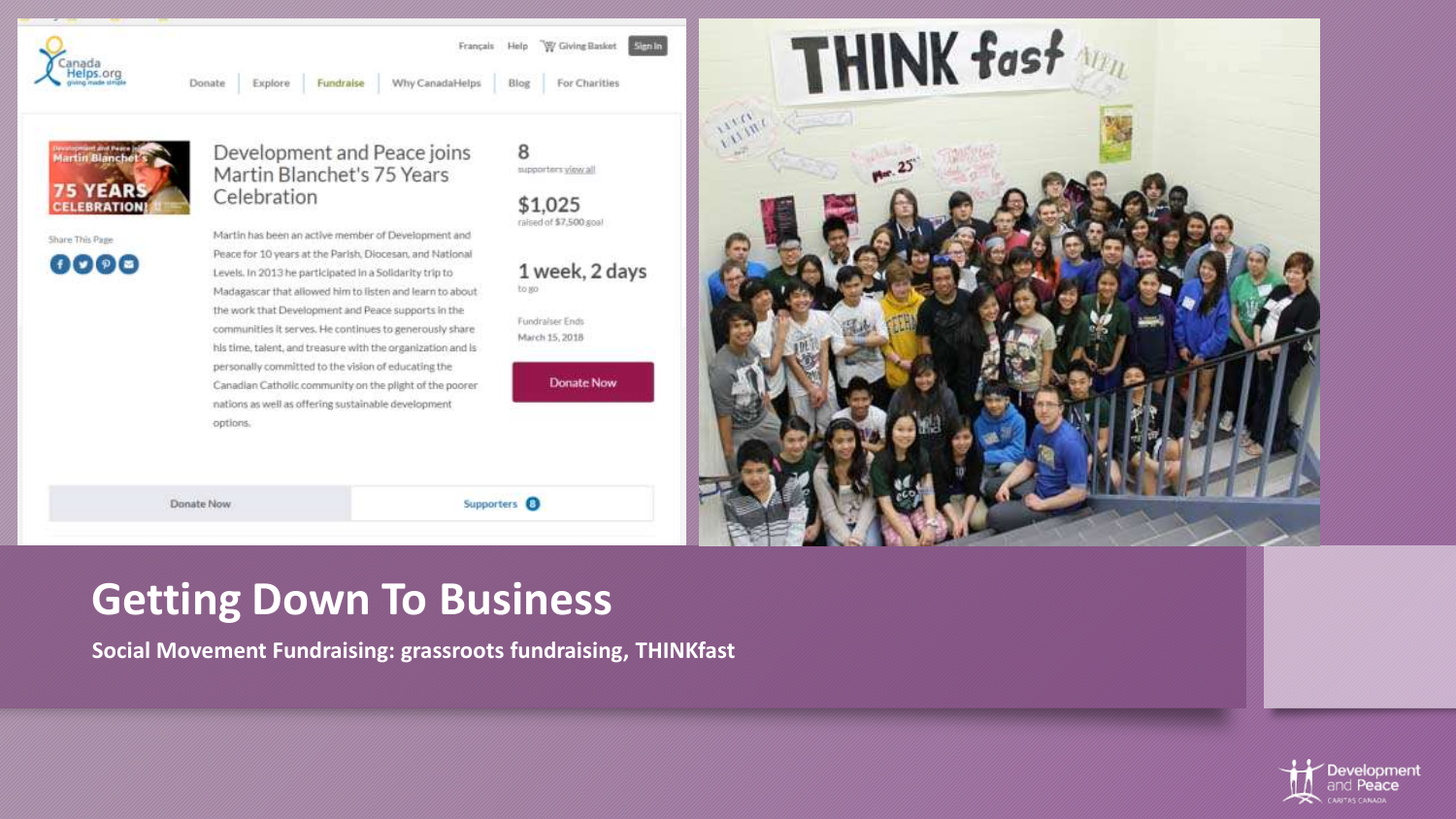## **Donor profile: New Donor (First Gift)**

#### **Key characteristics**

- Familiar with D&P's work (ad, newsletter, web visits, events, member)
- D&P's mission and projects resonate with core values/beliefs/interests

#### **Appropriate tools**

- Institutional Annual report •
- Campaign materials
- Fundraising tools

#### **Opportunity to emphasize**

- Emergency campaigns
	- Share Lent campaign
	- Fall campaign
	- Christmas appeal
	- Community development projects

#### **Points of contact**

- D&P staff
- Members
- Web site
- Social media
- Newsletter
- Clergy (parish, school)

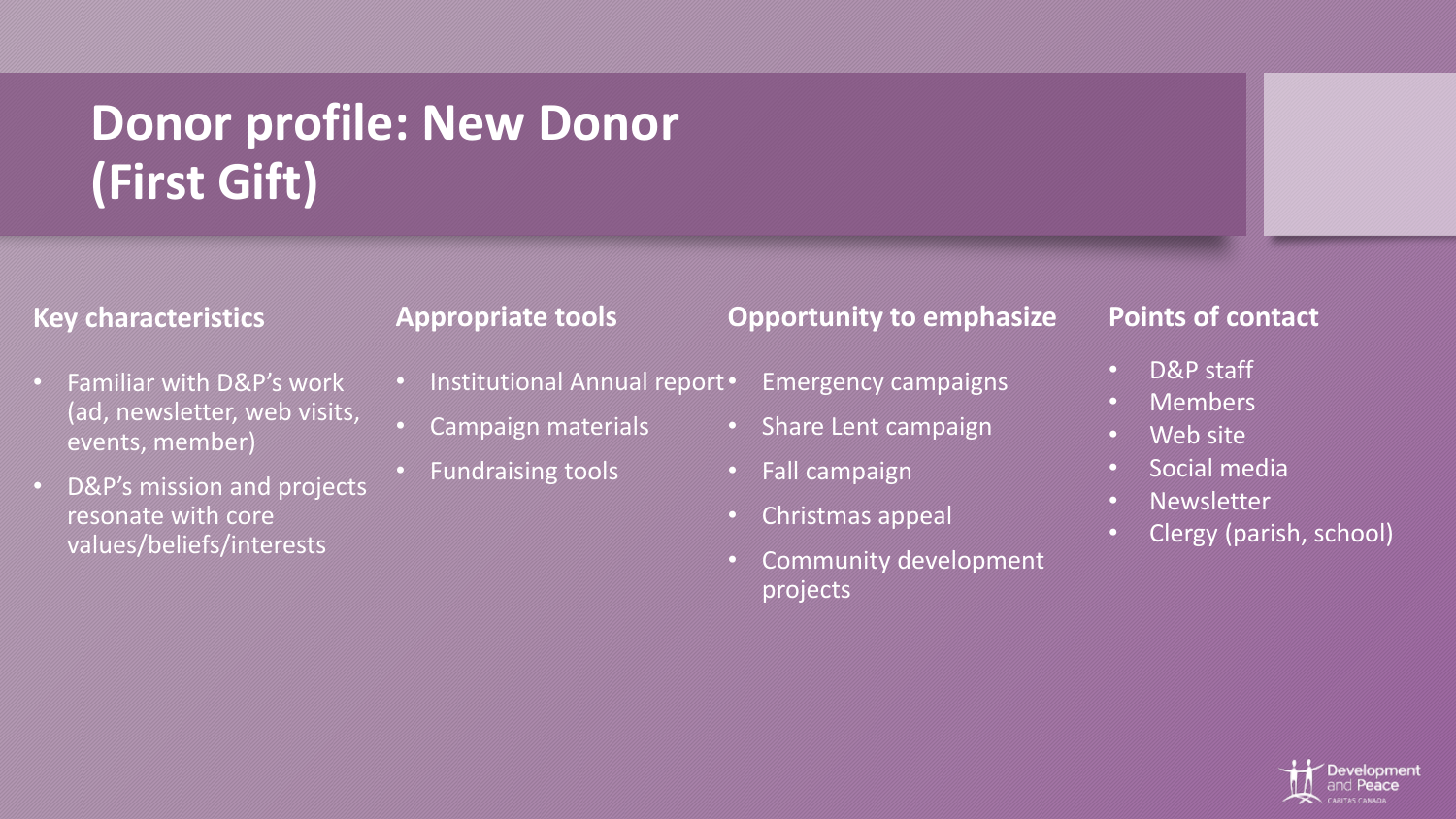## **Donor profile: Monthly Donor (Share Year Round)**

#### **Key characteristics**

- Familiar with D&P's work (ad, newsletter, web visits, events, member)
- D&P's mission and projects resonate with core values/beliefs/interests
- *Demonstrated engagement*  (membership, advocacy or regular giving)

#### **Appropriate tools**

- Institutional Annual report •
- Campaign materials
- Fundraising tools
- *After the Storm - Philippines documentary*

#### **Opportunity to emphasize**

- Emergency campaigns
- Share Lent campaign
- Fall campaign
- Christmas appeal
- Community development projects

#### **Points of contact**

- D&P staff
- Members
- Web site
- Social media
- Newsletter
- Clergy (parish, school)

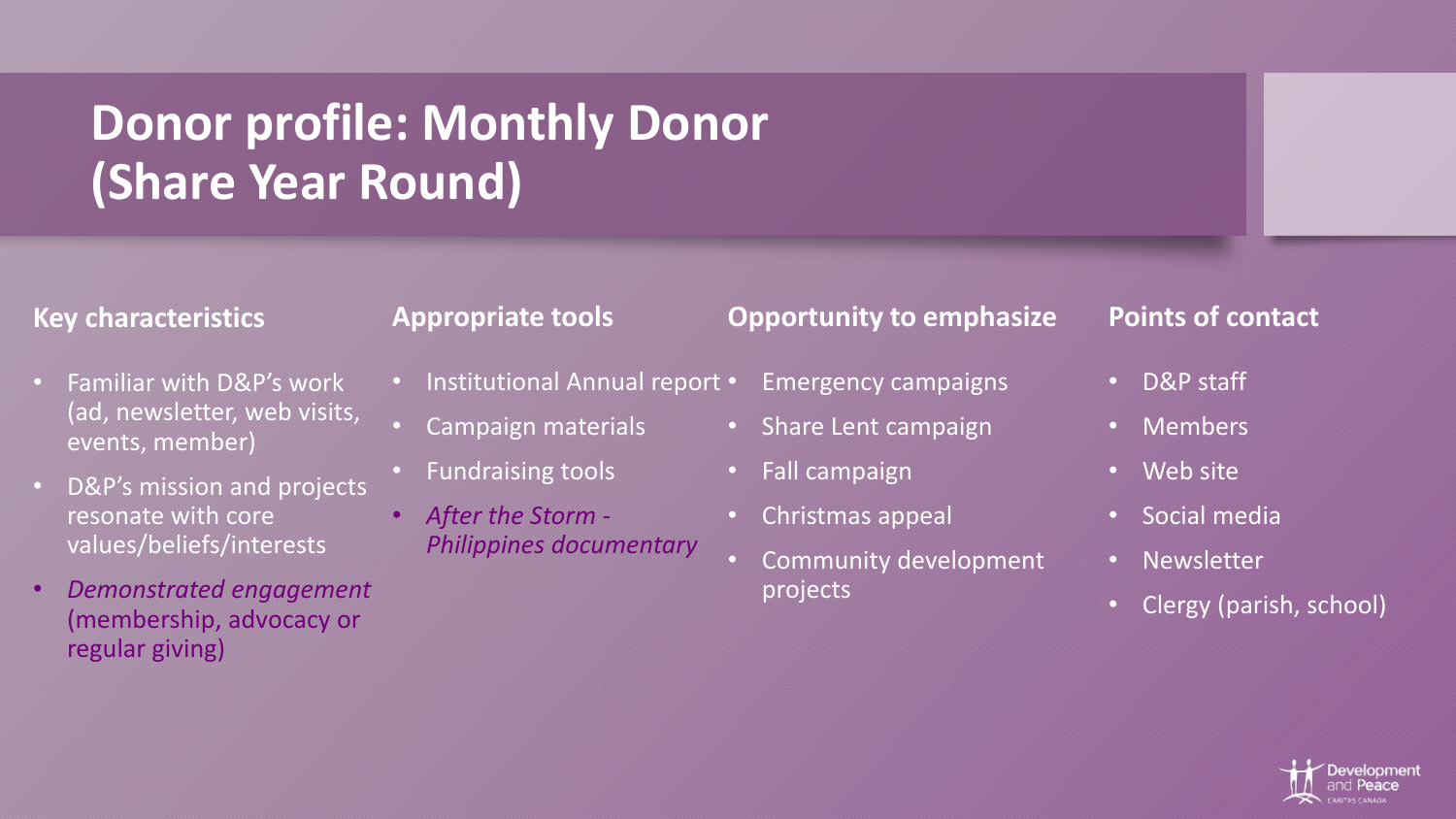### **Tips**

#### • **Personal story: talk about your personal experience with D&P**

- What about D&P's work resonates with you?
- Why is being involved with D&P important to you?

#### • **Relationship building**

- A lifetime of engagement
- D&P builds long-term relationships with supporters (members, donors, partners)
- Ask questions, engage in conversation

#### • **Don't be afraid to ask**

- Please, give generously
- Asking for support can be a positive experience
- [The Spirituality of Fundraising](https://www.gcx.org/LynnFamily/files/2013/07/Spirituality-Of-Fundraising.pdf) may help formulate your ask
- Asking does not mean that the other person must give, and that's ok
- **Fundraising is not for everyone**
	- If you are not comfortable, there are other ways to support D&P

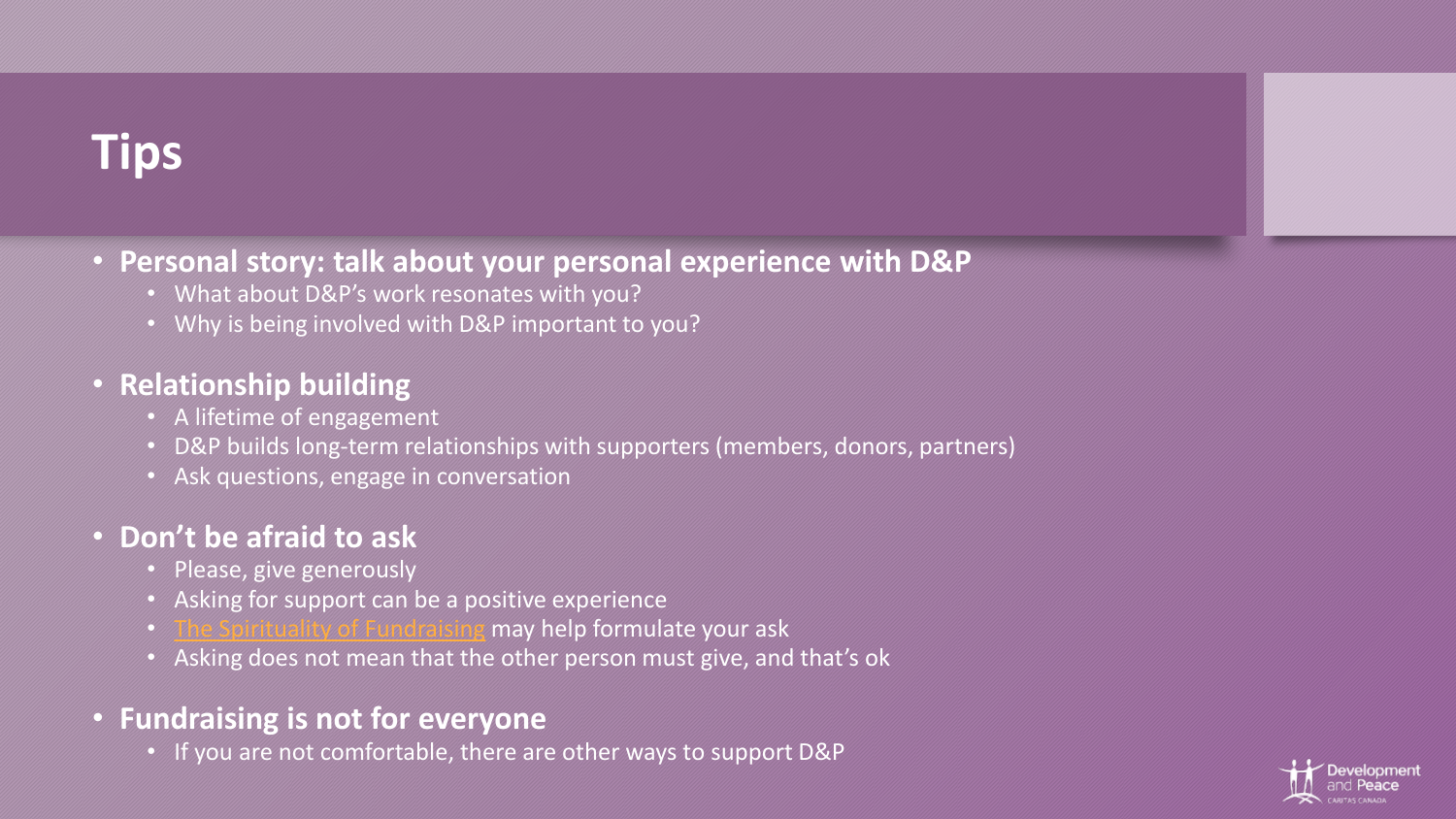### **Practice: role playing**

### **1. Split out into small groups**

#### **2. Pick a theme and create a 2-3 minute skit about:**

Asking either an individual, a friend or an audience to donate to D&P:

- For Share Lent campaign
- For an emergency campaign
- For Share Year Round
- **3. Practice (10 minutes)**
- **4. Presentations (2-3 minutes)**
- **5. Sharing your experiences**

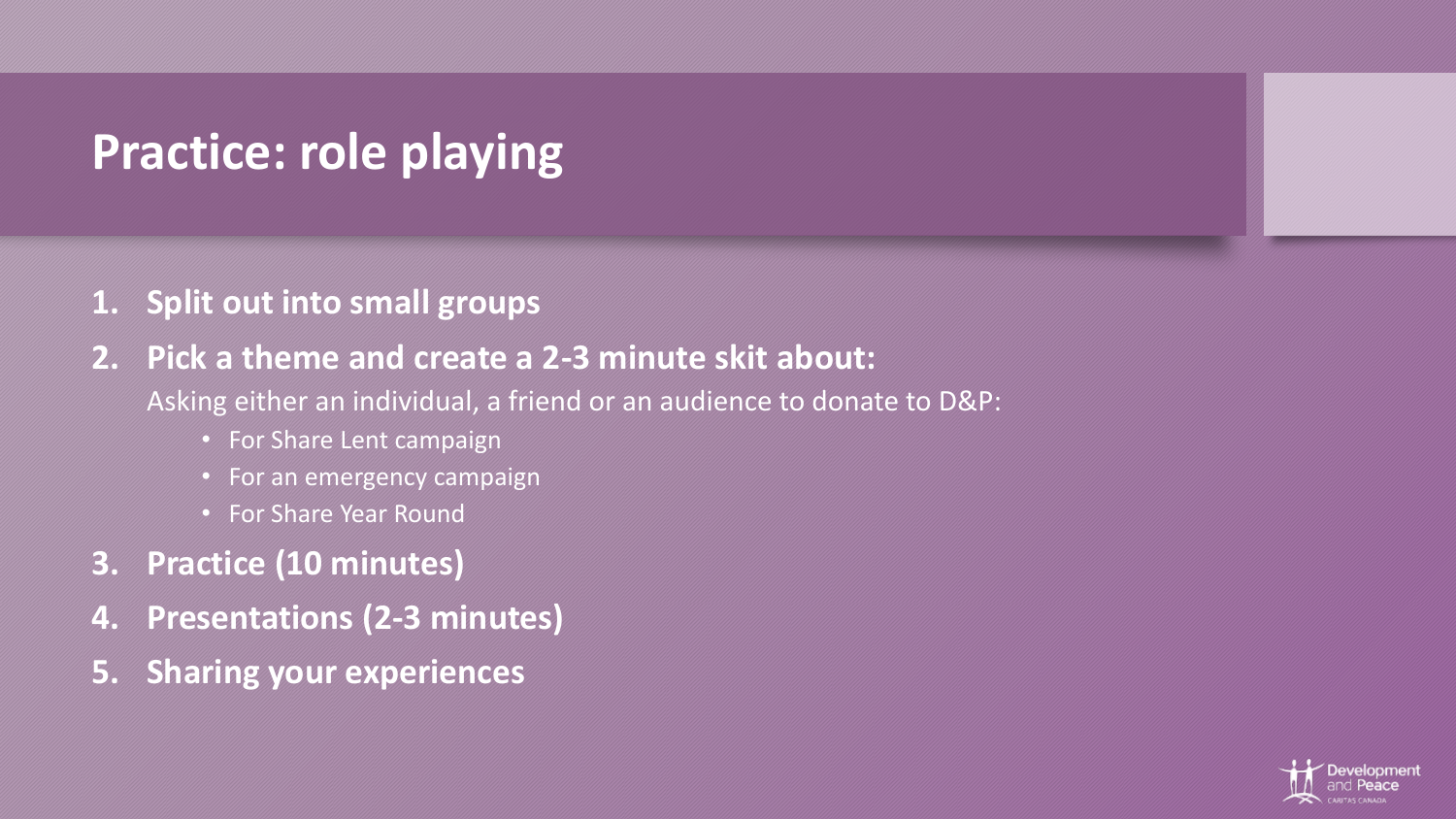### **Q&A**

- **What fundraising strategies have you implemented successfully?**
- **What are fundraising strategies would you suggest avoiding?**
- **What can D&P do to help you in these endeavours?**